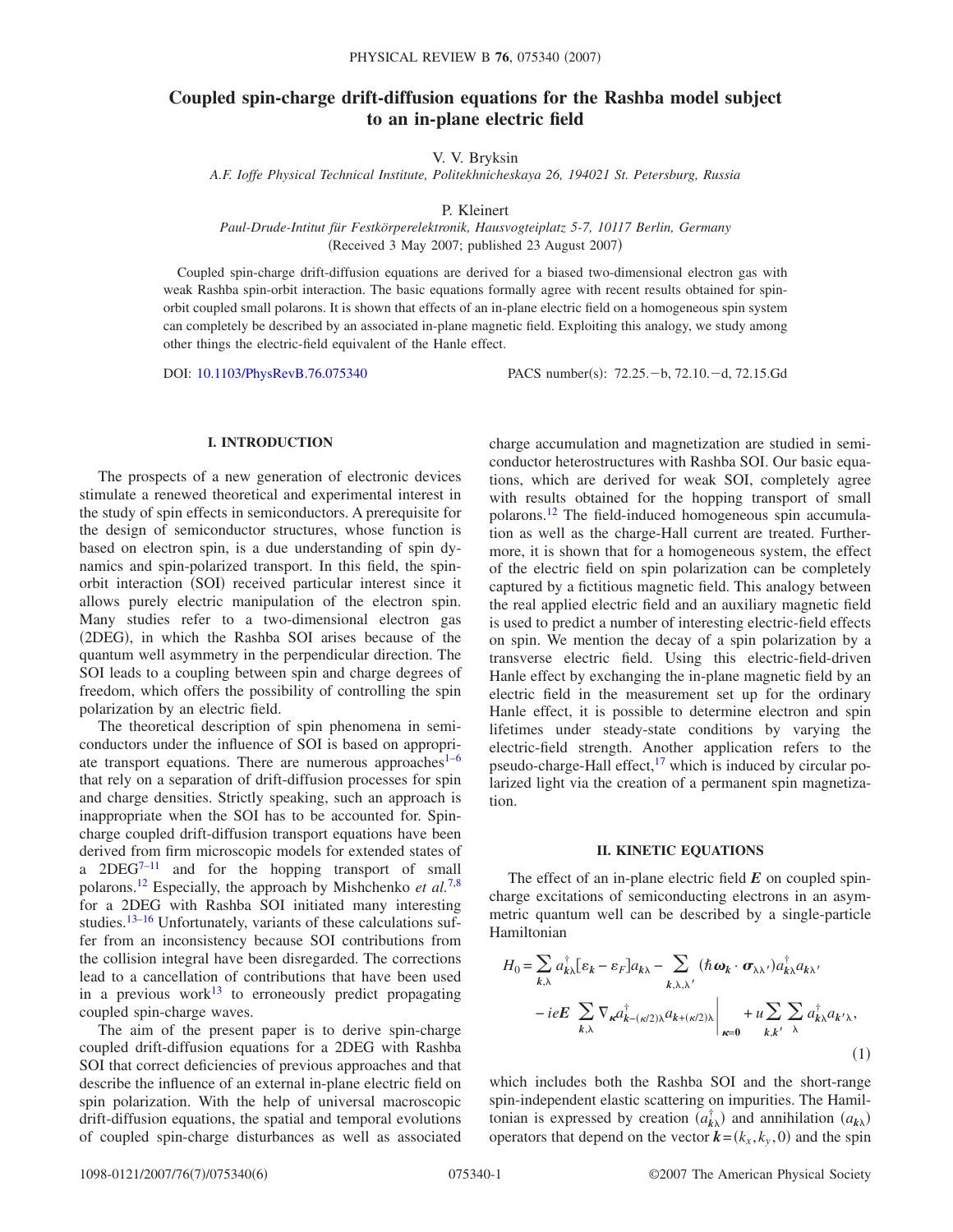index  $\lambda$ . We introduced the Fermi energy  $\varepsilon_F$ , the vector of Pauli matrices  $\sigma$ , and the strength  $u$  of the short-range elastic impurity scattering, which is characterized by the momentum relaxation time  $\tau$ . The energy  $\varepsilon_k$  of free electrons in the 2DEG and the coupling term of the Rashba SOI are given by

$$
\varepsilon_k = \frac{\hbar^2 k^2}{2m}, \quad \omega_k = \frac{\hbar}{m} (K \times k), \quad K = \frac{m\alpha}{\hbar^2} e_z, \tag{2}
$$

<span id="page-1-0"></span>where *m* denotes the effective mass and  $\alpha$  the strength of the SOI. The central quantity of our approach is the spin-density matrix  $\hat{f}$ , the components of which

$$
f^{\lambda}_{\lambda'}(\mathbf{k}, \mathbf{k}' | t) = \langle a^{\dagger}_{\mathbf{k}\lambda} a_{\mathbf{k}'\lambda'} \rangle_t,
$$
 (3)

satisfy kinetic equations, which are derived for the corresponding physical elements  $f = Tr \hat{f}$  and  $f = Tr \hat{f}$ . The four components of the spin-density matrix depend on two wave vectors  $(k+k')/2 \rightarrow k$  and  $(k-k') \rightarrow \kappa$ , which allow the description of inhomogeneous charge and spin distributions. Relying on the Born approximation for the treatment of elastic impurity scattering and restricting to lowest-order corrections of the SOI to the collision integral, we obtain the following Laplace-transformed kinetic equations:<sup>18</sup>

<span id="page-1-1"></span>
$$
sf - \frac{i\hbar}{m}(\kappa \cdot k)f - \frac{i\hbar}{m}K(f \times \kappa) + \frac{eE}{\hbar}\nabla_k f = \frac{1}{\tau}(\bar{f} - f) + f_0,
$$
\n(4)

$$
sf + 2(\omega_k \times f) - \frac{i\hbar}{m}(\kappa \cdot k)f + \frac{i\hbar}{m}(K \times \kappa)f + \frac{eE}{\hbar} \nabla_k f = \frac{1}{\tau}(\bar{f} - f)
$$

$$
+ \frac{1}{\tau} \frac{\partial}{\partial \varepsilon_k} \overline{f} \hbar \omega_k - \frac{\hbar \omega_k}{\tau} \frac{\partial}{\partial \varepsilon_k} \overline{f} + f_0,
$$
(5)

with the initial charge and spin distribution  $f_0$  and  $f_0$ , respectively. An integration over the polar angle  $\varphi$  of the vector  $k$  is indicated by a cross line over respective quantities, and *s* denotes the Laplace variable that refers to the time *t*. The second and third terms on the right-hand side of Eq.  $(5)$  $(5)$  $(5)$  stem from spin contributions of the collision integral, which have to be taken into account to guarantee that the spin system correctly approaches the state of thermodynamic equilibrium. The solution of the coupled integrodifferential equations  $(4)$  $(4)$  $(4)$  and  $(5)$  $(5)$  $(5)$  is searched for in the long-wavelength and low-frequency regime.

To illustrate our approach, let us first treat the evolution of charge-density disturbances at zero SOI. As the inelastic scattering time  $\tau_{\varepsilon}$  is usually much larger than  $\tau$ , the quasimomenta thermalize already at the time scale  $\tau_{\rm s}$  >  $t$  >  $\tau$  ( $s\tau$  $\leq 1$ ). During this period, the density matrix *(f,f)* approaches its mean value  $(\bar{f}, \bar{f})$  with respect to the angle  $\varphi$ . In the following stage of the evolution  $t > \tau_{\epsilon}$ , which lasts until a characteristic diffusion time  $\tau_d$ , the carrier density locally approaches the equilibrium distribution. Consequently, the behavior of particles in this time interval can be described by the Fermi function  $n(\varepsilon_k)$  with a Fermi energy that depends on spatial coordinates *r* and time *t*:  $f(\varepsilon_k, r|t) = n[\varepsilon_k]$  $- \varepsilon_F(r, t)$ . In this evolution period, the energy is already

thermalized although both the charge and spin densities still remain inhomogeneous. For weak perturbations  $\varepsilon_F(\mathbf{r}, t) = \varepsilon_F$  $f(x) + \Delta \varepsilon_F(\mathbf{r}, t)$ , we obtain for the density fluctuation  $\delta f(\varepsilon_k, \mathbf{r}|t)$  $=-\Delta\varepsilon_F(\mathbf{r},t)dn(\varepsilon_k-\varepsilon_F)/d\varepsilon_k$ . This result brings us to the separation ansatz

$$
\overline{f}(\varepsilon, \kappa | s) = -F(\kappa | s) \frac{n'(\varepsilon)}{dn/d\varepsilon_F}
$$
(6)

<span id="page-1-2"></span>for the new unknown function  $F(\mathbf{k}|s)$ , where *n*  $=f d\varepsilon \rho(\varepsilon) n(\varepsilon)$  with  $\rho(\varepsilon)$  being the density of states of the 2DEG. For brevity, we write  $\varepsilon$  instead of  $\varepsilon_k$  and use a prime to indicate a derivative with respect to  $\varepsilon$ . It is in line with this discussion and Eq.  $(6)$  $(6)$  $(6)$  to replace the drift term accordingly

$$
\frac{e}{\hbar}E_x \frac{\partial}{\partial k_x} f \to e E_x \frac{\hbar k}{m} \frac{n''}{n'} \cos(\varphi) \overline{f}.\tag{7}
$$

<span id="page-1-3"></span>Adopting these approximations, which express the basic un-derstanding of the drift-diffusion approach, Eq. ([4](#page-1-1)) is easily solved under the condition of vanishing SOI  $(K=0)$ . A spectral drift-diffusion equation is obtained by expanding the so-lution of Eq. ([4](#page-1-1)) with respect to  $\kappa$  and by integrating over the angle  $\varphi$ 

$$
\left[s + D(k)\kappa^2 + i\mu\varepsilon \frac{n''}{n'}E \cdot \kappa\right] \overline{f}(\varepsilon, \kappa|s) = f_0,\tag{8}
$$

where the diffusion coefficient and the mobility are given by  $D(k) = (\hbar k)^2 \tau / (2m^2)$  and  $\mu = e \tau / m$ , respectively. The final integration over the energy  $\varepsilon$  leads to the well-known driftdiffusion equation

$$
[s + D\kappa^2 - i\mu \mathbf{E} \cdot \mathbf{\kappa}] \bar{f}(\mathbf{\kappa}|s) = f_0,
$$
 (9)

for the charge density  $\bar{f}(\mathbf{k}|s) = \int d\varepsilon \rho(\varepsilon) \bar{f}(\varepsilon, \mathbf{k}|s)$ . The relationship between the diffusion coefficient *D* and the mobility  $\mu$  is given by the Einstein relation  $\mu = (eD/n)dn/d\varepsilon_F$ , which is applicable both for Fermi and Boltzmann statistics.

Within the framework of the drift-diffusion approach, a similar approximation can be used for the spin components of the density matrix when the Rashba SOI is weak  $(\Omega)$  $=\omega_k \tau \ll 1$ , which is accessible by tuning the SOI coupling constant  $\alpha$  via the shape of the confinement potential). In this case, the spin-relaxation time  $\tau_s$  is large so that we can focus on the time hierarchy  $\tau < \tau_{\varepsilon} < \tau_{\varepsilon} < \tau_d$ . Under the condition *t*  $>\tau_{\epsilon}$  but *t/* $\tau_{s}$  arbitrary, a nonequilibrium spin polarization exists on the background of thermalized carrier energies. Therefore, Eqs.  $(6)$  $(6)$  $(6)$  and  $(7)$  $(7)$  $(7)$  can be used also for the spin contributions in the kinetic equations  $(4)$  $(4)$  $(4)$  and  $(5)$  $(5)$  $(5)$ . Exploiting these approximations, the following set of linear equations is obtained for the components of the spin-density matrix:

$$
\sigma f + i\Omega (q_x f_y - q_y f_x) = R - \frac{2eE\tau}{\hbar k} \frac{n''}{n'} \cos(\varphi) \overline{f},
$$
  

$$
\sigma f_x + 2\Omega \cos(\varphi) f_z - i\Omega q_y f = R_x + \frac{2}{\gamma} \frac{n''}{n'} \sin(\varphi) \overline{f}
$$

$$
- \frac{2eE\tau}{\hbar k} \frac{n''}{n'} \cos(\varphi) \overline{f}_x,
$$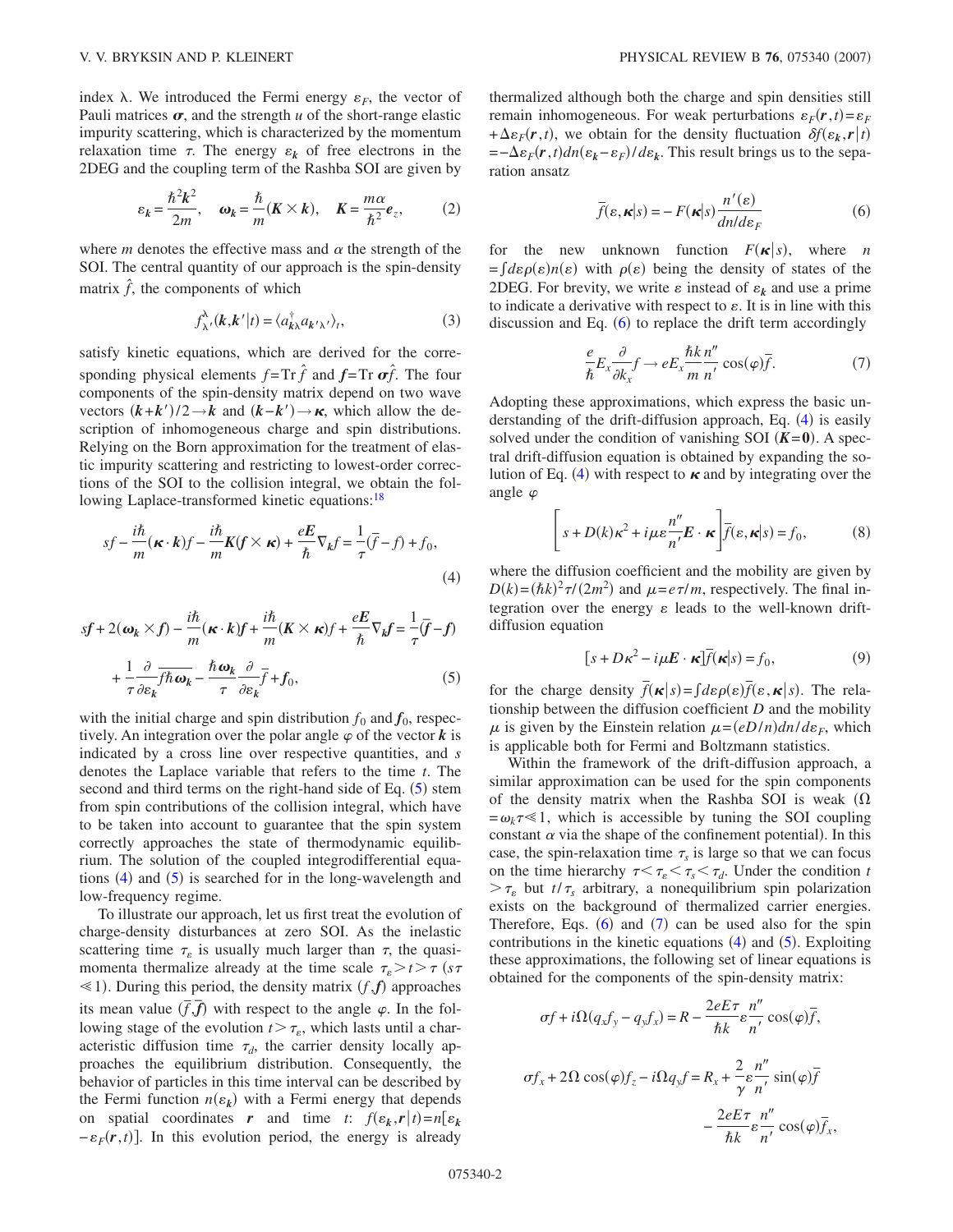$$
\sigma f_y + 2\Omega \sin(\varphi) f_z + i\Omega q_x f = R_y - \frac{2}{\gamma} \varepsilon \frac{n''}{n'} \cos(\varphi) \overline{f}
$$

$$
- \frac{2eE\tau}{\hbar k} \varepsilon \frac{n''}{n'} \cos(\varphi) \overline{f}_y,
$$

$$
\sigma f_z - 2\Omega[\cos(\varphi)f_x + \sin(\varphi)f_y] = R_z - \frac{2eE\tau}{\hbar k} \frac{n''}{n'} \cos(\varphi)\overline{f}_z,
$$
\n(10)

with  $q_{x,y} = \kappa_{x,y}/k$ ,  $\gamma = k/K$ , and

$$
\sigma = \sigma_0 - i\gamma \Omega (q_x \cos \varphi + q_y \sin \varphi), \quad \sigma_0 = s\tau + 1. \quad (11)
$$

It is assumed that the in-plane electric field *E* is oriented along the *x* axis. Restricting to lowest-order contributions in  $\kappa$  and  $E$ , we obtain

$$
R_x = \overline{f}_x + \tau f_{x0} - \frac{i\hbar K \tau (en')'}{m\sigma_0^2} \kappa_y \overline{f}, \quad R = \overline{f} + \tau f_0,
$$
  

$$
R_z = \overline{f}_z + \tau f_{z0}, \qquad (12)
$$

$$
R_{y} = \overline{f}_{y} + \tau f_{x0} + \frac{i\hbar K \tau (en')'}{m\sigma_0^2} \kappa_x \overline{f} - \frac{\hbar K \tau}{m\sigma_0} e E \frac{(en'')'}{n'} \overline{f}. \tag{13}
$$

It is straightforward but cumbersome to solve the equations for *f*, *f*, to expand the solution with respect to  $\kappa$ , and to calculate the final integral over the angle  $\varphi$ . What we obtain by this procedure are spectral drift-diffusion equations for coupled spin-charge excitations. After integrating over the remaining energy  $\varepsilon$ , we get our final result

<span id="page-2-1"></span>
$$
\left[\frac{\partial}{\partial t} - i(\kappa \cdot \mu E) + D\kappa^2\right] F - \frac{i\hbar}{m} \kappa \cdot [K \times F] + \frac{2i\hbar \mu}{e} (\kappa \cdot [K \times \mu E])(K \cdot F) = 0,
$$
\n(14)

<span id="page-2-0"></span>
$$
\left[\frac{\partial}{\partial t} - i(\kappa \cdot \mu E) + D\kappa^2 + \frac{\hat{A}}{\tau_s}\right] F + 4D\left\{ \left[K \times \left(i\kappa + \frac{\mu}{2D}E\right)\right] \times F \right\} + \left\{\frac{2i\hbar\mu}{e}(\kappa \cdot [K \times \mu E])K - \frac{2\hbar\mu}{e\tau_s}\left[K \times \left(i\kappa + \frac{\mu}{2D}E\right)\right] \right\} F = 0, \tag{15}
$$

with  $A_{xx} = A_{yy} = 1$ ,  $A_{zz} = 2$ , and the spin-scattering time calculated from  $1/\tau_s = 4DK^2$ . In Eq. ([15](#page-2-0)), the electric field is accounted for via the quasichemical potential  $(i\kappa \rightarrow i\kappa)$  $+\mu E/2D$ ). These coupled spin-charge drift-diffusion equations are valid for weak SOI ( $\Omega \le 1$  so that  $\tau / \tau_s \le 1$ ). What is interesting is that Eqs.  $(14)$  $(14)$  $(14)$  and  $(15)$  $(15)$  $(15)$  formally agree with results which were recently derived by a different approach for the hopping transport of small polarons.<sup>12</sup> Spin effects in the latter system exclusively occur in the weak SOI regime as the lattice constant is much smaller than typical values of  $K^{-1}$ . Summarizing this observation, we point out that the drift-diffusion equations have a universal character for the Rashba model with weak SOI.

### **III. RESULTS AND DISCUSSION**

The aforementioned analogy with the hopping transport provides us a recipe to transfer results recently obtained for small polarons<sup>12</sup> in a straightforward manner to spin effects of extended electronic states. We shall not consider all examples and not repeat all calculations already presented in Ref. [12,](#page-4-4) but restrict ourselves to some additional conclusions.

#### **A. Expression for the spin current**

To begin with, let us express our main result, namely, the drift-diffusion equations  $(14)$  $(14)$  $(14)$  and  $(15)$  $(15)$  $(15)$  in spatial coordinates. For the charge density, we obtain the continuity equation

$$
\frac{\partial F(r,t)}{\partial t} + \text{div} j(r,t) = 0,\tag{16}
$$

with a particle current

$$
j = (\mu E - D\nabla_r)F + \frac{\hbar}{m}[K \times F] - \frac{2\hbar\mu^2}{e}K[K \times E]F_z
$$
\n(17)

that includes both charge and spin components. Besides the charge-Hall current

$$
j_H = -2\hbar\,\mu^2 K[K \times E]F_z,\tag{18}
$$

<span id="page-2-4"></span>which arises from a given out-of-plane spin polarization  $F<sub>z</sub>$ , there appears another spin-related term that is responsible for the spin-galvanic effect. As the spin is not conserved, the equation for the spin components  $F_{\alpha}$  of the density matrix cannot be written in the form of a continuity equation. Rather, we obtain from Eq.  $(15)$  $(15)$  $(15)$ 

<span id="page-2-3"></span>
$$
\frac{\partial F_{\alpha}}{\partial t} + \frac{A_{\alpha}}{\tau_s} F_{\alpha} + 2\mu ([\mathbf{K} \times \mathbf{E}] \times \mathbf{F})_{\alpha} - \frac{\hbar \mu}{\tau_s} \frac{n'}{n} [\mathbf{K} \times \mathbf{E}]_{\alpha} F + \frac{\partial J_{i\alpha}}{\partial r_i}
$$
  
= 0, (19)

where the spin current  $J_{i\alpha}$  is given by

$$
\boldsymbol{J}_{\alpha} = (\mu \boldsymbol{E} - D \nabla_{\boldsymbol{r}}) \boldsymbol{F}_{\alpha} + \delta \boldsymbol{J}_{\alpha}, \tag{20}
$$

<span id="page-2-2"></span>with the spin components

$$
\delta J_0 = \frac{\hbar}{m} (K \times F) - \frac{2\hbar K \tau}{m} (K \times \mu E) F_z,
$$
  
\n
$$
\delta J_z = \frac{1}{K \tau_s} \left[ F - \frac{\hbar \tau}{2Dm} (K \times \mu E) F \right],
$$
  
\n
$$
\delta J_x = -\frac{1}{K \tau_s} \left( F_z e_x + \frac{\hbar K^2 \tau}{m} F e_y \right),
$$
  
\n
$$
\delta J_y = \frac{1}{K \tau_s} \left( \frac{\hbar K^2 \tau}{m} F e_x - F_z e_y \right).
$$
 (21)

Studies of the spin current received a great deal of recent interest in the literature.<sup>18[–24](#page-4-10)</sup> This interesting discussion is confronted with a serious problem, namely, that the spin is not conserved. As a consequence, different definitions of the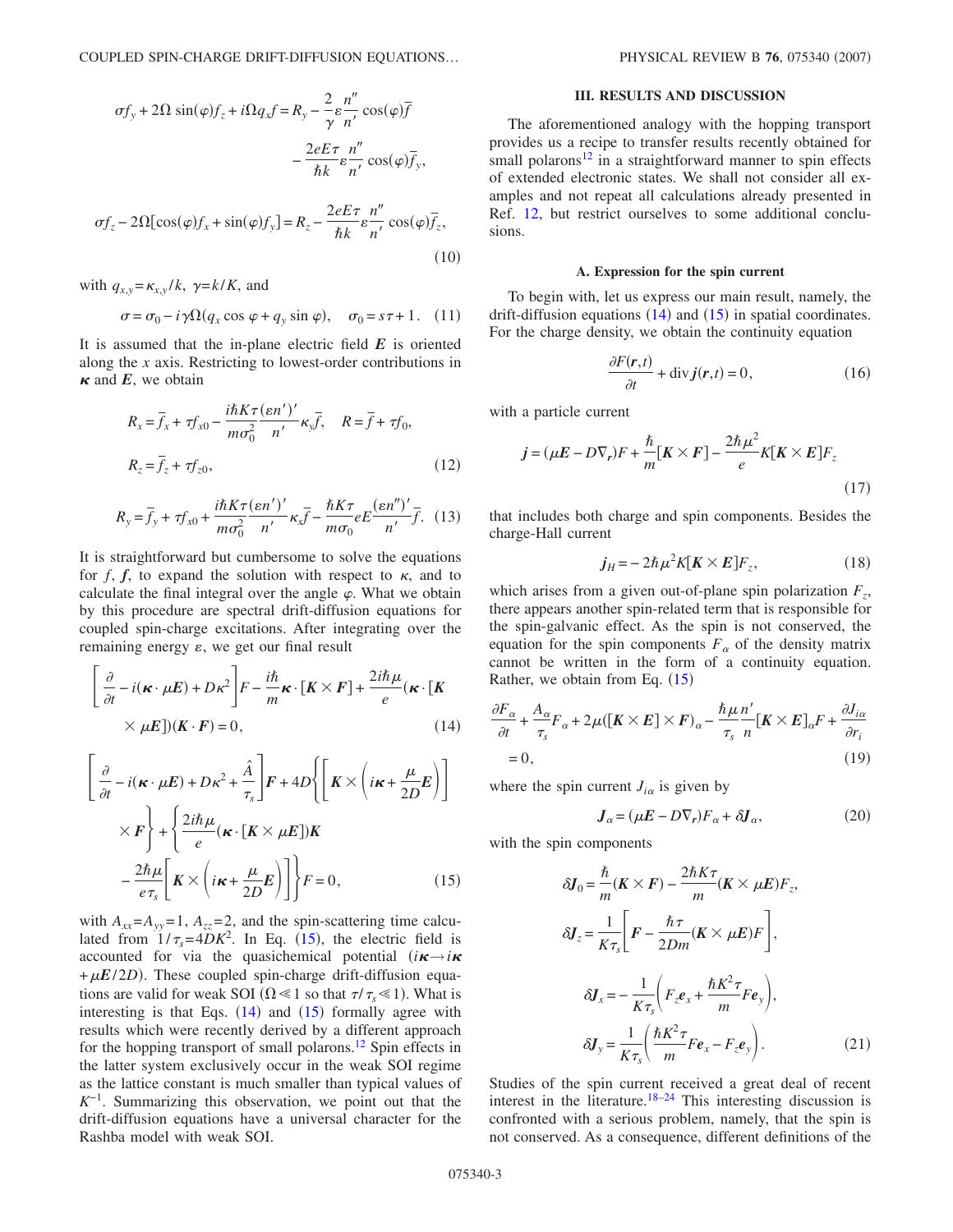spin current have been put forward in the literature. Accord-ing to Eq. ([21](#page-2-2)), we obtain for the spin-Hall current  $J_y^z =$  $-2\hbar K^2 \mu^2 E$ *F*/*e*, which is neither universal<sup>25</sup> nor in line with the result derived from a more physically motivated defini-tion of the spin-Hall current.<sup>18[,19](#page-4-12)</sup> In addition, there is a component of the spin current that is completely independent of the electric field  $[J_y^x = -(hK/m)(\tau/\tau_s)F$ . This astonishing result is replaced in an alternative approach<sup>18</sup> by a spin current that is related to the initial variation of the spin accumulation and that disappears when the latter reaches its steady-state value. As the concept of the spin current is not well founded, it seems to be expedient to avoid its introduction.

# **B. Electric-field-induced spin effects in a homogeneous electron gas**

As another application of the kinetic equations  $(14)$  $(14)$  $(14)$  and ([15](#page-2-0)), we treat the field-induced homogeneous  $(\kappa=0)$  spin accumulation. From Eq.  $(15)$  $(15)$  $(15)$ , we obtain for the steady-state field-mediated magnetic moment

$$
\overline{f} = \hbar \,\mu (K \times E) n'.
$$
 (22)

This result expresses the well-known magnetoelectric effect that was predicted by Edelstein<sup>26</sup> many years ago. For its derivation, it was essential to account for spin contributions on the right-hand side of Eq.  $(5)$  $(5)$  $(5)$ , the origin of which is the collision integral. If we would neglect these corrections, a term of the form  $i\hbar K_{\kappa x} \bar{f}/m$  remained uncompensated in Eq.  $(15)$  $(15)$  $(15)$ , which was used in a recent paper<sup>13</sup> to predict coupled spin-charge waves. Introducing an electric field via the quasichemical potential, $18$  this term would lead to a magnetic moment  $\vec{f} \sim 1/K$ , in complete disagreement with well established results.<sup>26</sup>

Furthermore, it is worth noting that the effect of an electric field on the spin polarization can completely be simulated by an appropriate in-plane magnetic field of the form

$$
H_{\text{eff}} = \frac{\hbar \mu}{\mu_B} [K \times E]. \tag{23}
$$

<span id="page-3-0"></span>Replacing the electric field by this equivalent magnetic field, Eq.  $(19)$  $(19)$  $(19)$  is written as

$$
\frac{\partial F}{\partial t} + \frac{\hat{A}}{\tau_s} F + \frac{2\mu_B}{\hbar} [H_{\rm eff} \times F] - \frac{1}{\tau_s} \frac{\chi H_{\rm eff}}{\mu_B} = 0, \qquad (24)
$$

with  $\chi = \mu_B^2 n'$  being the magnetic susceptibility. The term  $\chi H_{\text{eff}}$  is responsible for the spin accumulation, whereas the vector product  $H_{\text{eff}} \times F$  leads to spin precession around the effective magnetic field  $H_{\text{eff}}$ . This close relationship between spin polarization due to an electric field and its description by an associated in-plane magnetic field can be used for the derivation and interpretation of electric-field effects on spin. As an example, we mention the rotation of an initial perpendicular homogeneous spin polarization  $F_z(t=0) = F_{z0}$  into the plane of the 2DEG due to Larmor precession. For a constant electric field oriented along the *x* axis, we obtain from Eq.  $(24)$  $(24)$  $(24)$ 

$$
F_x(t) = -\frac{2\mu_B H_{\text{eff}}}{\hbar} \frac{\sin(\omega_s t)}{\omega_s} \exp\left(-\frac{3t}{2\tau_s}\right) F_{z0},
$$

$$
\omega_s = \sqrt{\left(\frac{2\mu_B H_{\text{eff}}}{\hbar}\right)^2 - \frac{1}{(2\tau_s)^2}},
$$
(25)

with  $H_{\text{eff}} = \hbar \mu K E / \mu_B$ . This solution demonstrates that sufficiently high electric fields lead to an in-plane spin polarization that oscillates with the frequency  $\omega_s \approx 2\mu_B H_{\text{eff}}/\hbar$  $= 2 \mu E K$ .

To further exploit the analogy between electric and magnetic field effects, let us treat the optical generation and recombination of a steady-state spin polarization under the additional influence of a real in-plane magnetic field *H* oriented along the  $y$  axis. In this case, Eq.  $(24)$  $(24)$  $(24)$  takes the form

<span id="page-3-1"></span>
$$
\frac{\partial \delta F}{\partial t} + \frac{\hat{A}}{\tau_s} \delta F + \frac{2\mu_B}{\hbar} [B \times \delta F] = G - \frac{\delta F}{\tau_0}, \quad \delta F = F - \frac{\chi B}{\mu_B},
$$
\n(26)

where  $B = H + H_{\text{eff}}$ . The vector *G* describes the optical out-ofplane spin generation and  $\tau_0$  is the relaxation time of photogenerated electrons. The steady-state solution of Eq.  $(26)$  $(26)$  $(26)$  is easily obtained

<span id="page-3-2"></span>
$$
\delta F_z = \frac{\tau_\perp G_z}{1 + \omega_c^2 \tau_\parallel \tau_\perp}, \quad \frac{1}{\tau_\parallel} = \frac{1}{\tau_s} + \frac{1}{\tau_0}, \quad \frac{1}{\tau_\perp} = \frac{2}{\tau_s} + \frac{1}{\tau_0}, \quad (27)
$$

with  $\omega_c = 2\mu_B B/\hbar$ . At zero electric field, the solution describes the depolarization of spin (and hence, the degree of circular polarization of the luminescence) by a transverse magnetic field, which is known as the Hanle effect. $27$  Combining the measurement of the zero-field spin generation  $G<sub>z</sub>$ with the magnetic-field dependence in Eq.  $(27)$  $(27)$  $(27)$  (Hanle effect), both the electron lifetime and the spin-relaxation time  $\tau_s$  can be determined.<sup>28–[33](#page-5-0)</sup> According to Eq. ([27](#page-3-2)), an effect of the same kind exists also at zero magnetic field  $(H=0)$  due to an in-plane electric field. To describe this effect, it is only necessary to replace the Larmor frequency  $2\mu_B B/\hbar$  by  $\omega_c$  $= 2\mu E K$  in Eq. ([27](#page-3-2)). This Hanle effect driven by a pure inplane electric field can likewise be used to measure lifetimes of charge and spin excitations. A realistic estimate of the electric-field-mediated effective magnetic field leads to the value  $H_{eff} \approx 1 \text{ kOe}^{34}$  the magnitude of which is large enough to induce measurable changes in the Hanle curves.<sup>34</sup> The experimental results qualitatively agree with the theoretical prediction of the effect.

Concerning the charge transport, we obtain the result that a circular polarized light illumination induces a pseudo-Hall effect<sup>17</sup> in the absence of any external magnetic field. A quantitative description of this Hall contribution is provided by Eqs.  $(18)$  $(18)$  $(18)$  and  $(27)$  $(27)$  $(27)$ . Another application of the electricmagnetic field correspondence refers to a modification of recent experiments, in which the optically induced spingalvanic effect was measured.<sup>35</sup> Instead of using an external magnetic field to achieve an in-plane spin polarization necessary for the occurrence of the effect, one can likewise apply an in-plane electric field.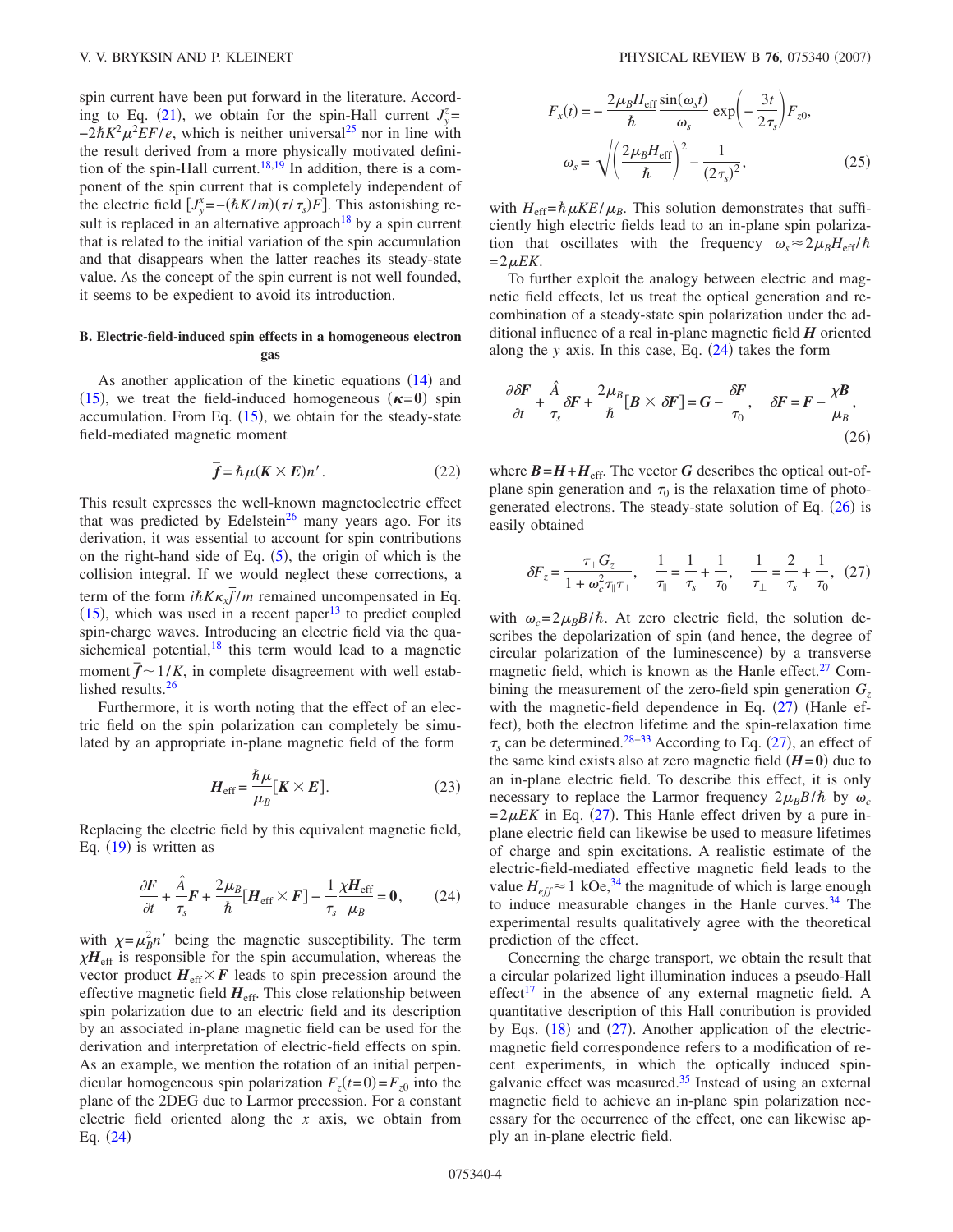#### **C. Field-induced spin waves**

Finally, let us treat spin waves that exist in a stripe of a 2DEG oriented parallel to the electric field (and the  $x$  axis). Taking into account  $\tau/\tau_s \ll 1$  and restricting ourselves to long wavelengths  $(D\kappa_y^2 \tau_s \! \ll \! 1)$ , we obtain the dispersion relation

$$
\omega_{1,2} = \frac{3}{2\tau_s} \left[ i \pm \sqrt{\frac{\tau_s}{\tau_E} - 1} \right] + D\kappa_y^2 \left[ i \pm \frac{2}{3\sqrt{\tau_s/\tau_E - 1}} \right],
$$
\n(28)

in which a rate  $1/\tau_E = (\mu E)^2/(9D)$  appears, which is associated with the electric field. Field-induced damped oscillations arise at sufficiently high electric field strengths  $(\tau_s/\tau_F)$  $>$ 1). For typical parameters  $\mu \approx 10^6$  cm<sup>2</sup>/V s,  $\tau_s \approx 40$  ps,  $\tau$  $= 0.5$  ps, and  $n = 10^{11}/\text{cm}^2$ , we obtain the condition *E*  3.25 V/cm, which gives rise to an appreciable current density in the 2DEG. A much stronger electric field  $(\tau_s/\tau_E)$  $\geq 1$ ) drives spin-charge coupled oscillations with the constant field-dependent frequency  $\omega = |\mu E|/(2\sqrt{D\tau_s})$ . In contrast to the well-known space-charge waves of free and trapped electrons, this massive mode with the frequency  $\omega = K \mu E$  is independent of the propagation vector  $\kappa$ .

#### **IV. SUMMARY**

Based on the density-matrix approach, spin-charge coupled drift-diffusion equations were derived for extended electronic states in a 2DEG with weak SOI. The final basic equations agree with results that were recently obtained for the hopping transport of spin-polarized polarons.<sup>12</sup> Due to this correspondence, results on spin transport obtained for localized and extended states are mutually applicable to each other. In the course of the derivation, it was found that a consistent treatment of spin-charge coupling requires a careful consideration of spin-orbit contributions to the collision integral, which give rise to a tricky cancellation in transport equations. Disregarding these corrections is the source of fatal mistakes that plague former approaches.

Particular emphasis was put on the effect of an electric field on the spin polarization of a homogeneous 2DEG. It was shown that the electric field can be replaced by a fictitious in-plane magnetic field in the drift-diffusion equations for the spin components. This interpretation of the equations reveals a number of interesting similarities between spin effects induced by electric or magnetic fields. From an experimental point of view, most attractive seems to be the electricfield equivalent of the Hanle effect, which provides another possibility to measure lifetimes of spin and charge excitations by manipulating exclusively an in-plane external electric field.

# **ACKNOWLEDGMENTS**

Partial financial support by the Deutsche Forschungsgemeinschaft and the Russian Foundation of Basic Research is gratefully acknowledged.

- <span id="page-4-0"></span><sup>1</sup>M. E. Flatte and J. M. Byers, Phys. Rev. Lett. **84**, 4220 (2000).
- $2$ Z. G. Yu and M. E. Flatte, Phys. Rev. B 66, 201202(R) (2002).
- <sup>3</sup>Z. G. Yu and M. E. Flatte, Phys. Rev. B **66**, 235302 (2002).
- <sup>4</sup> I. Zutic, J. Fabian, and S. Das Sarma, Phys. Rev. Lett. **88**, 066603  $(2002).$
- <sup>5</sup> I. D'Amico and G. Vignale, Phys. Rev. B **65**, 085109 (2002).
- <span id="page-4-1"></span><sup>6</sup>I. Martin, Phys. Rev. B **67**, 014421 (2003).
- <span id="page-4-2"></span>7E. G. Mishchenko and B. I. Halperin, Phys. Rev. B **68**, 045317  $(2003).$
- <span id="page-4-5"></span>8E. G. Mishchenko, A. V. Shytov, and B. I. Halperin, Phys. Rev. Lett. 93, 226602 (2004).
- <sup>9</sup>A. A. Burkov, A. S. Nunez, and A. H. MacDonald, Phys. Rev. B 70, 155308 (2004).
- 10F. X. Bronold, A. Saxena, and D. L. Smith, Phys. Rev. B **70**, 245210 (2004).
- <span id="page-4-3"></span>11T. L. Hughes, Y. B. Bazaliy, and B. A. Bernevig, Phys. Rev. B 74, 193316 (2006).
- <span id="page-4-4"></span>12V. V. Bryksin, H. Böttger, and P. Kleinert, Phys. Rev. B **74**, 235302 (2006).
- <span id="page-4-6"></span>13B. A. Bernevig, X. Yu, and S. C. Zhang, Phys. Rev. Lett. **95**, 076602 (2005).
- $14$ Y. B. Bazaliy, B. V. Bazaliy, G. Güntherodt, and S. S. P. Parkin, arXiv:cond-mat/0602517 (unpublished).
- 15B. A. Bernevig, J. Orenstein, and S. C. Zhang, Phys. Rev. Lett. 97, 236601 (2006).
- <span id="page-4-7"></span>16M. H. Liu, K. W. Chen, S. H. Chen, and C. R. Chang, Phys. Rev. B 74, 235322 (2006).
- <span id="page-4-8"></span><sup>17</sup> V. M. Edelstein, Phys. Rev. Lett. **95**, 156602 (2005).
- <span id="page-4-9"></span><sup>18</sup> V. V. Bryksin and P. Kleinert, Phys. Rev. B **73**, 165313 (2006).
- <span id="page-4-12"></span><sup>19</sup> J. Shi, P. Zhang, D. Xiao, and Q. Niu, Phys. Rev. Lett. **96**, 076604 (2006).
- $^{20}$ E. M. Hankiewicz, G. Vignale, and M. E. Flatte, Phys. Rev. Lett. 97, 266601 (2006).
- $2^{1}$  P. Q. Jin and Y. Q. Li, Phys. Rev. B **74**, 085315 (2006).
- $22$  Y. Li and R. Tao, Phys. Rev. B **75**, 075319 (2007).
- <sup>23</sup> P. Wang, Y. Q. Li, and X. Zhao, Phys. Rev. B **75**, 075326 (2007).
- <span id="page-4-10"></span><sup>24</sup> H. T. Yang and C. Liu, Phys. Rev. B **75**, 085314 (2007).
- <span id="page-4-11"></span> $^{25}$  J. Sinova, D. Culcer, Q. Niu, N. A. Sinitsyn, T. Jungwirth, and A. H. MacDonald, Phys. Rev. Lett. 92, 126603 (2004).
- <span id="page-4-13"></span><sup>26</sup> V. M. Edelstein, Solid State Commun. **73**, 233 (1990).
- <span id="page-4-14"></span>27F. Meier and E. B. P. Zakharchenya, *Optical Orientation* (Elsevier, Amsterdam, 1984).
- <span id="page-4-15"></span>28M. I. Dyakonov, V. A. Marushchak, V. I. Perel, and A. N. Titkov, Zh. Eksp. Teor. Fiz. 90, 1123 (1985) [Sov. Phys. JETP 63, 655  $(1986)$ ].
- 29R. J. Epstein, D. T. Fuchs, W. V. Schoenfeld, P. M. Petroff, and D. D. Awschalom, Appl. Phys. Lett. **78**, 733 (2001).
- <sup>30</sup> J. Fürst, H. Pascher, V. A. Abalmassov, T. S. Shamirzaev, and K. S. Zhuravlev, Semicond. Sci. Technol. **20**, 209 (2005).
- 31G. Itskos, E. Harbord, S. K. Clowes, E. Clarke, and L. F. Cohen,